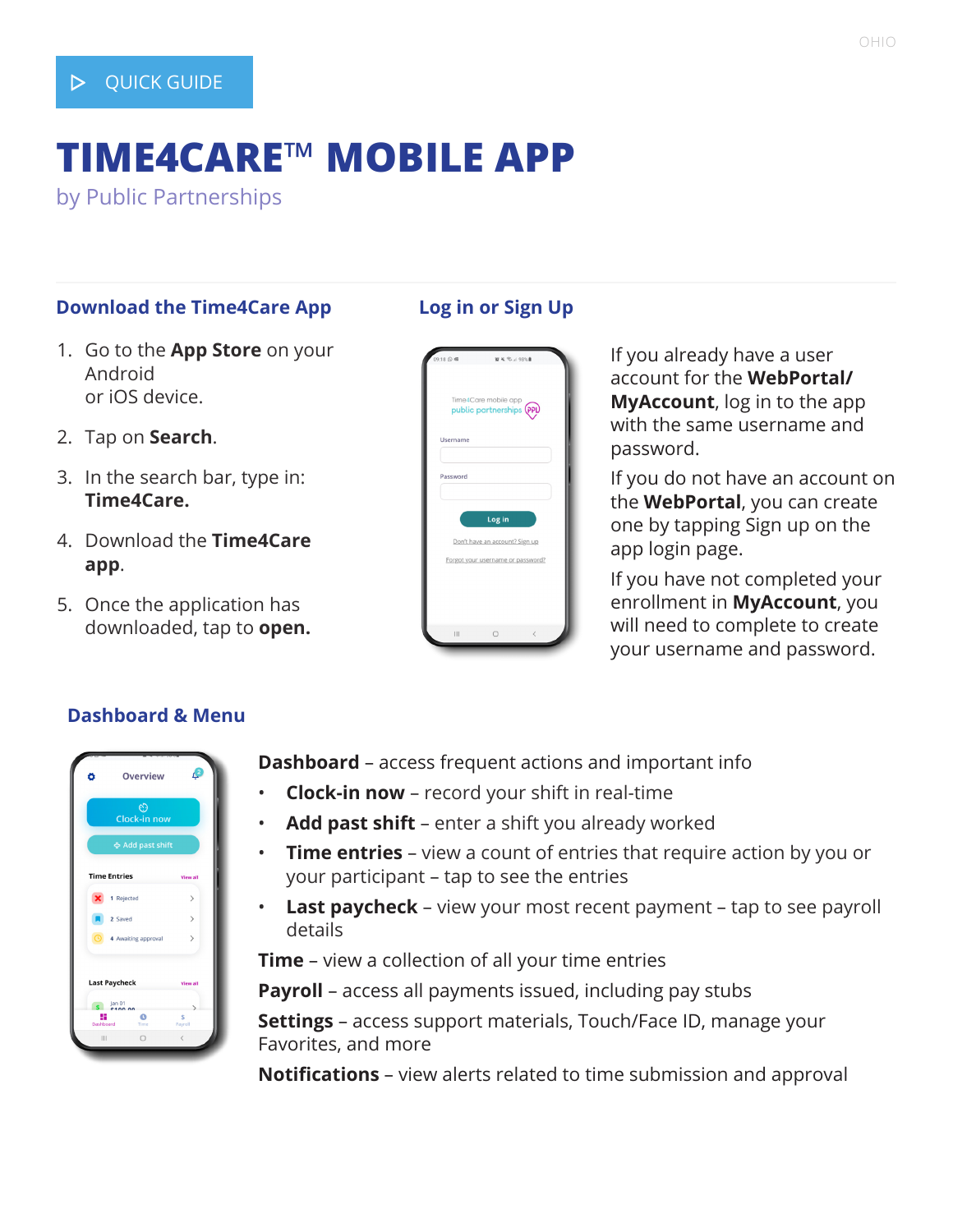## **Clock in and out to start and end your shift**

| K                  | Clock-in                 |                   |
|--------------------|--------------------------|-------------------|
|                    | Who are you working for? |                   |
|                    |                          | Q                 |
| Sally Sample       |                          | $\overline{ }$    |
| <b>Thomas Test</b> |                          | $\mathbf{\hat{}}$ |
| Debbie Demo        |                          | $\mathbf{\hat{}}$ |
|                    |                          |                   |
|                    |                          |                   |
|                    |                          |                   |
|                    |                          |                   |
|                    |                          |                   |
|                    |                          |                   |

#### **01**

Tap **Clock-in now**  from Dashboard Select who you are working for



# **02**

Select the service you will be providing



# **03**

Save your selection as a Favorite for easier clock in next time

Start your clock

|              | <b>Sally Sample</b><br>Respite |  |
|--------------|--------------------------------|--|
|              | Clocked in:                    |  |
| <b>Start</b> | 11:46 am<br>Today              |  |
|              | Time                           |  |
|              | 00:00:18                       |  |
|              | Add activities/ tasks          |  |
|              | Add a note                     |  |
|              |                                |  |
|              |                                |  |
|              | <b>♦ End Time</b>              |  |

# **04**

Tap running clock from Dashboard to see your active shift

Add notes performed during your shift, if required in your program

At the end of your shift, tap End Time to clock out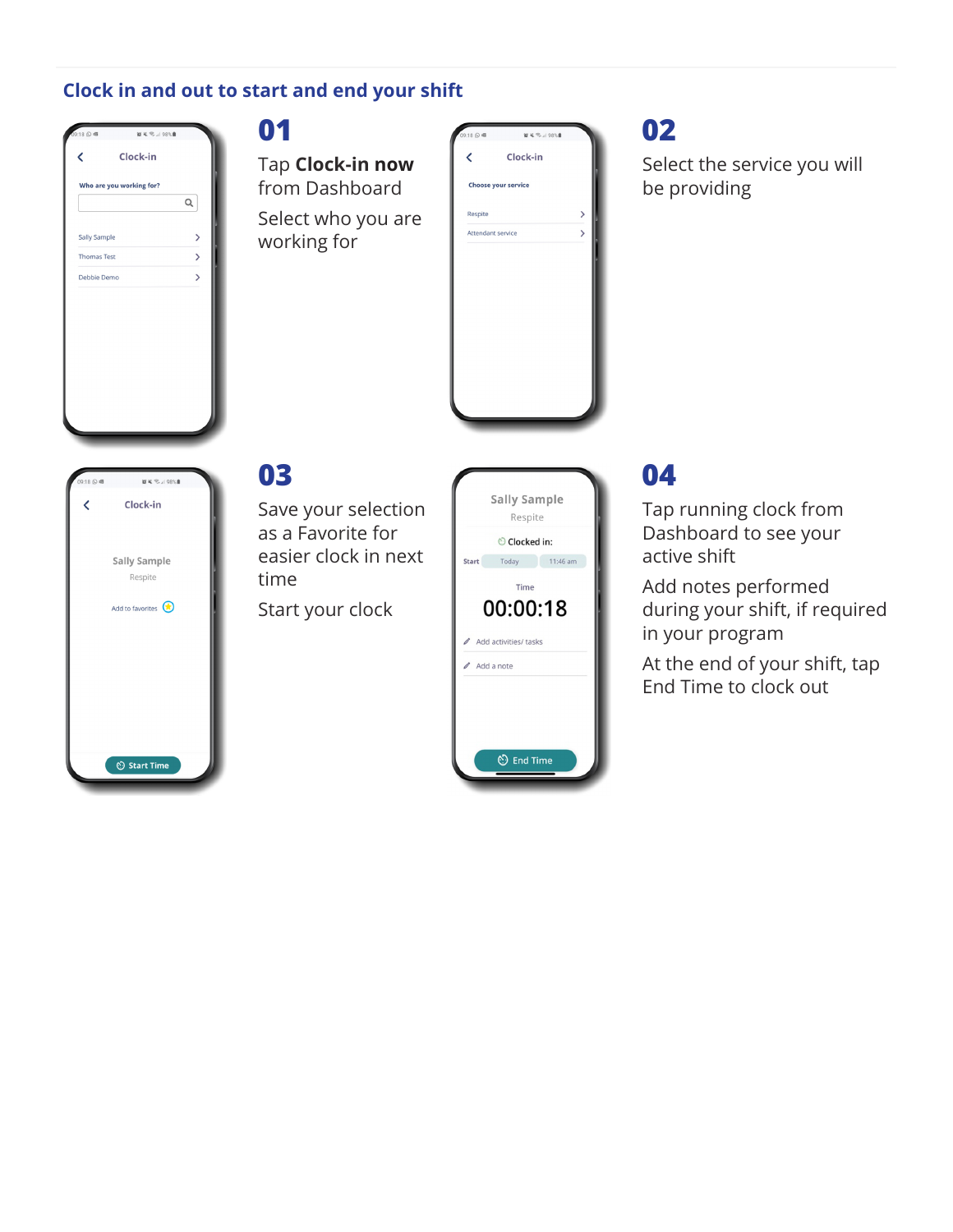

# **05**

Review your shift details

Tap Submit to finish your entry

You can view your entry in the Time Entries page. Tap on Time in your base menu.

|              | <b>Add Past Shift</b>    |          |  |
|--------------|--------------------------|----------|--|
|              | <b>Sally Sample</b>      |          |  |
|              | Respite                  |          |  |
| <b>Start</b> | Today                    | 8:00 am  |  |
| End          | Today                    | 10:00 am |  |
|              | Total time: 2h 00m       |          |  |
|              | <b>Activities/ tasks</b> |          |  |
|              | Bathing, Eating          |          |  |
| <b>Notes</b> |                          |          |  |
|              | Manual entry reason      |          |  |
|              |                          |          |  |

## **Forget to clock in or out? Add a past shift if you've already worked.**

### **Follow these steps:**

- Tap Add Past shift from your dashboard
- Select who you worked for
- Select the service you provided
- Enter your start time, end time and notes, if required in your program
- Tap Submit

# **Quick Tip Time Entries**



View all created time entries

Defaults to the current pay period

Tap on the filter to change your view

Total hours worked is displayed based on applied filters